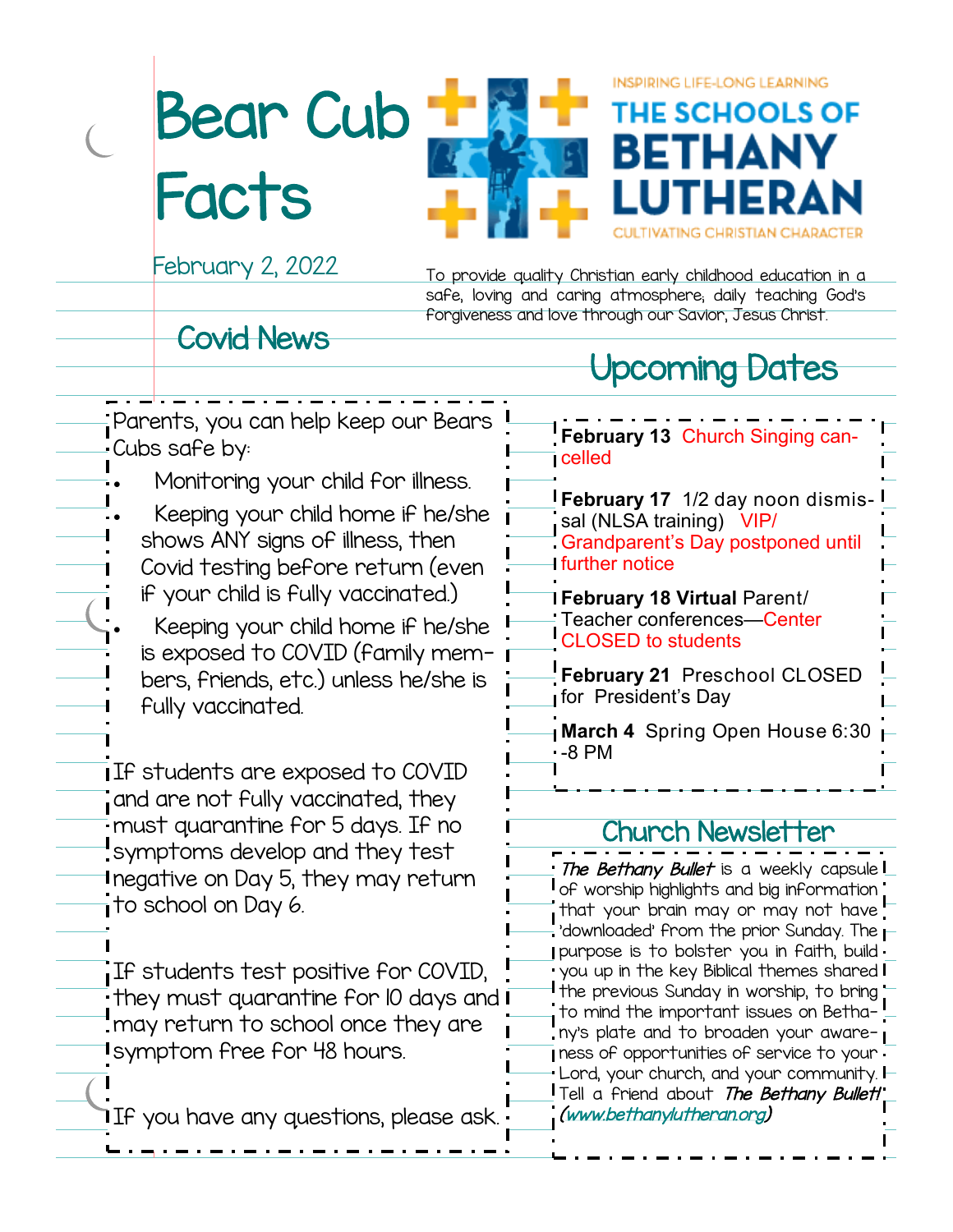# **ShopWithScrip®**

Super Bowl LVI is just around the corner (Sunday, Feb 13). Rams vs Bengals! Don't forget to use Scrip to purchase supplies and food for your Super Bowl fun! We have your groceries covered with Safeway (Vons, Pavilions, Albertsons), Sprouts, Stater Bros and Smart & Final. Ordering out? Lots of options there! Pizza, wings, and so much more! We have some cards in stock and ready for pick up. There are many more options available on ShopWithScrip or the RaiseRight app. Want your food delivered? There's DoorDash, GrubHub and Uber Eats for that!

Ruth Lopez, Scrip Coordinator [rlopez@bethanylutheran.org](mailto:rlopez@bethanylutheran.org)

562-420-7783 ext. 58

## Parent/Teacher Conferences

Parent/Teacher conferences will be held virtually on Friday, February 18th. This is a great opportunity for you to connect with your child's teacher I and going over your child's assessment. It is very important for us to work together to provide goals for your child's continued growth. Assessments will be going home at the beginning of the week for your review. And so you can gather any questions you may have. Conferences are approximately 15 minutes and your teacher will be sending out your zoom link so be sure to be looking for it that week.

Reminder: The preschool is CLOSED to students for the day, February 18th..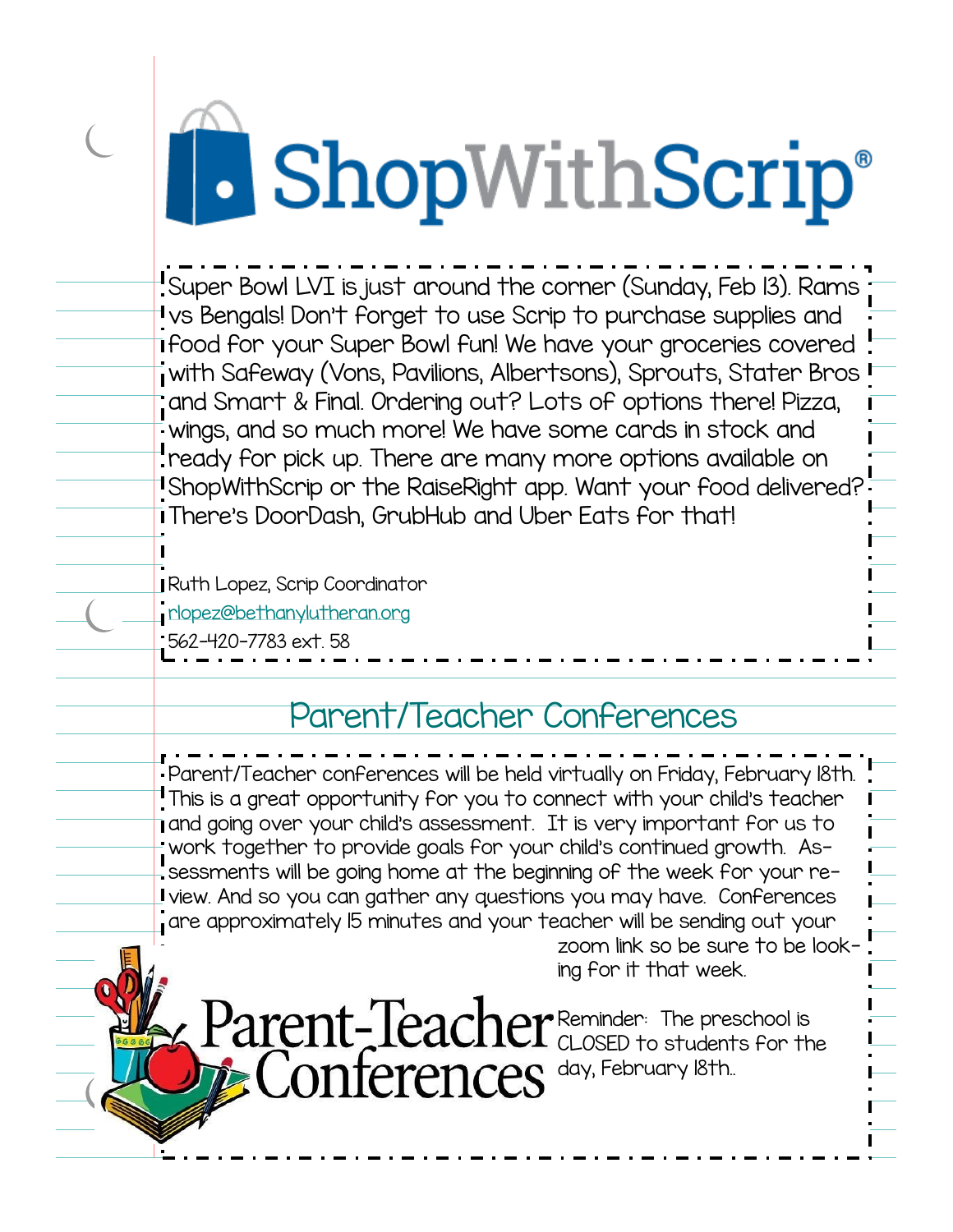*R*ick-fil<sub>3</sub>L

Thank you for participating in our

# **Bethany Lutheran Church Spirit Day!**

People like you make our community a great place to live...and to learn!

Please stop by Chick-fil-A in Lakewood and present this card when you purchase your meal to support our program and provide a better future for our Students!

Based on the Days sales from our families, Chick-fil-A will make a donation to our programs!!

**Again, THANK YOU!** 

\*Valid @ LAKEWOOD Chick-fil-A Only\*

Wednesday, Feb 9, 2022 6:30 AM-9PM **Chick-fil-A is closed on Sundays**